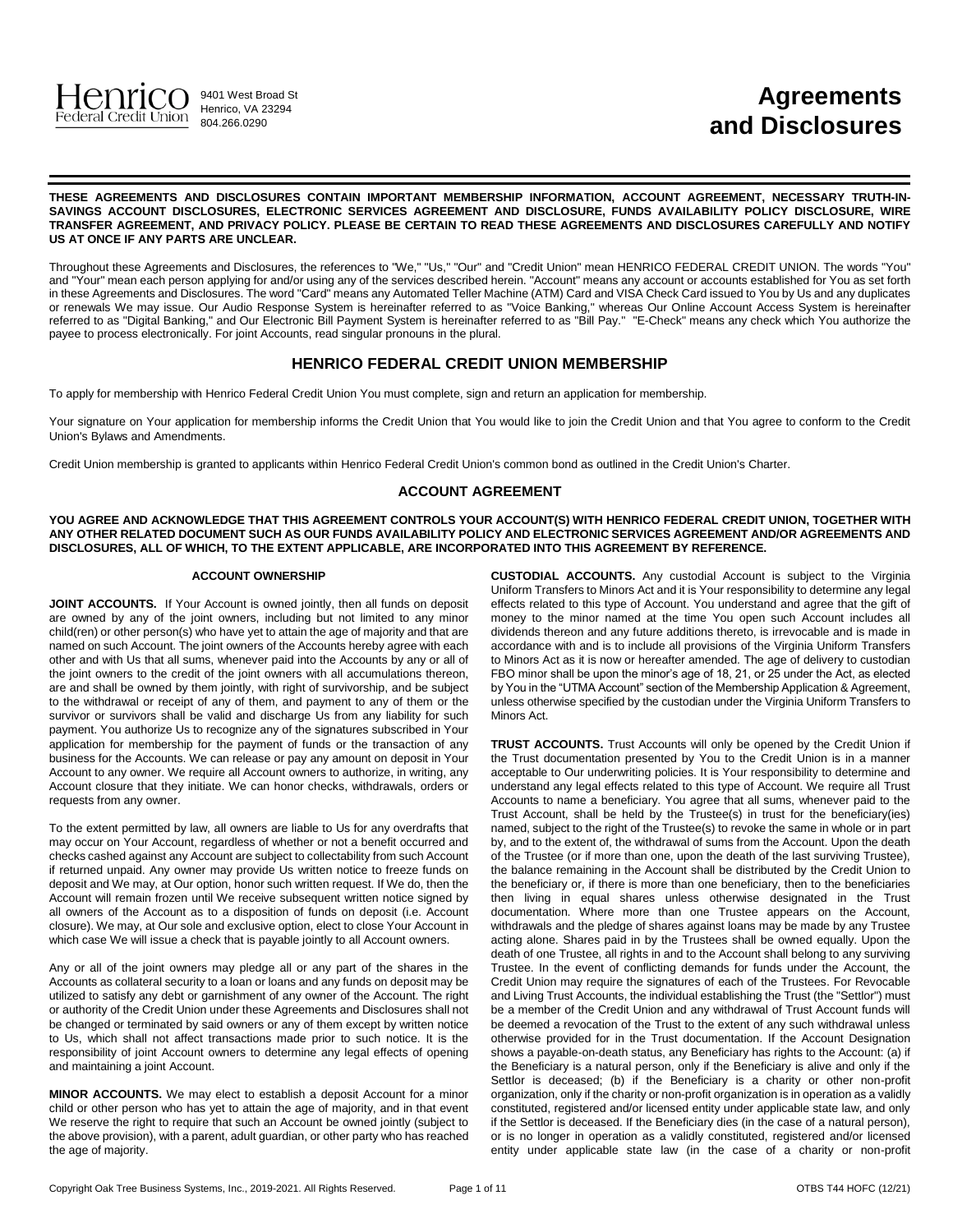## **ACCOUNT AGREEMENT (continued)**

organization), the Trust is terminated. The Settlor may change the Beneficiary at any time by providing Us adequate proof of such change in a manner acceptable to the Credit Union. If at any time, the Trustee is deemed incompetent by a court of legal jurisdiction or is unable or unwilling to serve, the Trust documentation shall determine the successor Trustee.

**AUTHORIZED SIGNERS.** If You establish Your Account with authorized signers, or You subsequently appoint any authorized signers, You understand and agree that the Credit Union will not at any time be liable for the actions of such authorized signers and/or be obligated to ensure that their actions are in accordance with any instructions You have provided to them. Any appointment of an authorized signer, together with any subsequent revocation or change must be in writing and in a form acceptable to Us. It is Your responsibility to determine any legal effects related to Your appointing any authorized signers on Your Account.

**PAYABLE-ON-DEATH STATUS.** If the Account Designation shows a payableon-death status, any beneficiary has rights to the Account: (a) if the beneficiary is a natural person, only if the beneficiary is alive and only if You and any joint owners are deceased; (b) if the beneficiary is a charity or other non-profit organization, only if the charity or non-profit organization is in operation as a validly constituted, registered and/or licensed entity under applicable state law, and You and any joint owners are deceased. Upon Your death and the death of any joint owners, the funds on deposit will be paid to the beneficiary(ies) of record in equal shares unless You designated otherwise. If, however, none of the payable-on-death beneficiaries You named is alive (or in operation as a validly constituted, registered and/or licensed entity under applicable state law in the case of a charity or non-profit organization) at Your death, the funds will be paid to the party or parties as required by applicable law. It is the responsibility of all Account owners to determine any legal effects of opening and maintaining an Account with payable-on-death status.

**FIDUCIARY ACCOUNTS.** If Your Account is established as a fiduciary Account, You warrant that You are authorized to open a fiduciary Account and understand that such Accounts will only be opened by the Credit Union if the documentation presented by You to the Credit Union is in a manner acceptable to Our underwriting policies. In no event will the Credit Union be liable for the actions of the fiduciary and/or obligated to ensure that the fiduciary's actions are in accordance with any instructions that have been provided to them. It is Your responsibility to determine and understand any legal effects related to this type of Account.

**ARBITRATION.** Any controversy or claim arising out of or relating to these Agreements and Disclosures, or the breach thereof, shall be settled by arbitration administered by the American Arbitration Association in accordance with its Arbitration Rules and judgment on the award rendered by the arbitrator(s) may be entered in any court having jurisdiction thereof. All parties hereby waive and give up all rights to a jury trial or class action relief.

**INDEMNITY.** You agree to indemnify and hold harmless the Credit Union and their successors and assigns, from any claim, action, liability, loss, damage or suit, arising out of any action or inaction on Our part in connection with these Agreements and Disclosures and/or Your failure to abide by its terms. In the event of any claim made by or against Us, We shall provide You with reasonable and timely notice of such claim, and thereafter You shall at Your own expense promptly defend, indemnify, protect and hold harmless the Credit Union against said claim or any loss or liability thereunder. In the event You fail to defend and/or indemnify and hold Us harmless, then in such instance We shall have full rights to defend, pay or settle said claim on Your behalf without notice to You and with full right of recourse against You for all fees, costs, expenses and payments made or agreed to be paid to discharge said claim. You further agree to pay all reasonable attorneys' fees necessary to enforce such provision. Such indemnity shall be unlimited in amount and duration and be binding upon and inure to the benefit of all parties, their successors, assigns and personal representatives.

**POWER OF ATTORNEY.** If You name a person to act as Your attorney-in-fact or agent in any way with Your Account, We are only obligated to deal with such person if We, in Our sole judgment, approve of the form of appointment and the supporting documentation.

**DEPOSIT OF ITEMS.** You may make deposits to Your Account using any method available from Us. Such methods may include deposits made in person, by mail, electronic means, remote deposit capture, and any other means that may become available. We have the right to refuse to accept any check or instrument for deposit at Our sole discretion. If You deposit an item and it is returned unpaid, We will debit Your Account for the amount of the item and charge You a fee. You will be liable to Us for the amount of any item You deposit which is returned unpaid, and in addition, will be responsible for any of Our costs and expenses incurred in the collection of such returned item from You, including reasonable attorneys' fees. Subject to Our Funds Availability Policy, You may not be able to withdraw funds from Your Account until We have received final settlement for any items deposited.

If You make a deposit on a Saturday, Sunday, or a holiday, or after Our predetermined cut-off hour on business days, the deposit will be credited to Your Account as of the next business day.

**COLLECTION AND PROCESSING OF ITEMS.** In processing items You have deposited for collection, We are only Your agent and assume no responsibility beyond the exercise of ordinary care. Any item deposited is subject to final settlement in cash or credit. We may use any method We feel is appropriate to collect items, which may include use of a Federal Reserve Bank. We are not responsible for the acts of any third party We use for the collection of items including responsibility for lost items. If We use a local clearinghouse in the collection of items, You authorize Us to do so and to act in accordance with any applicable rules and regulations. We may permit You to withdraw funds from Your Account before final settlement has been made, however, if final settlement is not made, We have the right to charge Your Account or otherwise require You to repay such funds. In processing items presented for payment on Your Account, We will pay such items each business day based solely on an order of Our choosing. This means that the transactions may not be processed in the order in which they occurred and that You could incur multiple fees in a single day should there be insufficient funds to pay all items presented that day.

**OVERDRAFT PROTECTION.** To the extent permitted by law, You authorize Us to transfer funds from other Accounts You may have with Us in necessary multiples (or in such increments as We may from time to time determine) to Your Account to cover any overdraft. If You have a line of credit with Us, transfers will be made first from Your primary savings Account, provided You have enough available funds in that Account, then from Your line of credit up to Your available credit limit, and then We may elect to pay such overdraft, subject to any preference You have indicated to Us for clearing any overdraft(s). Overdraft transfers are subject to a transfer fee. You hold Us harmless from any and all liability which might otherwise exist if a transfer does not occur.

**OVERDRAFTS.** You understand and agree that We may from time to time, and at Our sole discretion, pay certain items in order to cover an overdraft, and charge You a fee for doing so. You further understand that payment of any overdrafts will be made in an order of Our choosing. You hold Us harmless from any and all liability which might otherwise exist if We do not pay an overdraft. If You would like to opt-out, that is, if You would prefer We not pay any check that would overdraw Your checking Account, You may opt-out by writing to Us at 9401 West Broad Street, Henrico, VA 23294-5331 or by calling Us at (804) 266-0290, and informing Us of Your intention to opt-out.

**NOTICE OF RECEIPT OF ACH ITEMS.** Under the operating rules of the National Automated Clearing House Association which are applicable to ACH transactions involving Your Account and as permitted by law, We are not required to give You next day notice of receipt of an ACH item, and We will not do so. We will continue to notify You of the receipt of payments in the periodic statements We provide to You.

PROVISIONAL PAYMENT (ACH ORIGINATION). Credits given by any Receiving Depository Financial Institution to the receiver with respect to any automated clearing house credit entries subject to Article 4A of the Uniform Commercial Code (UCC-4A), are provisional until the Receiving Depository Financial Institution has received final settlement through a Federal Reserve Bank, or has otherwise received payment as provided in §4A-403(a) of UCC-4A. If the Receiving Depository Financial Institution does not receive such final settlement or payment, then they shall be entitled to a refund from the receiver of the amount so credited, and We shall not be deemed to have paid the receiver the amount of such entry.

PROVISIONAL PAYMENT (ACH RECEIPT). Credit given by Us to You with respect to any automated clearing house credit entry is provisional until We receive final settlement for such entry through a Federal Reserve Bank. If We do not receive final settlement, You are hereby notified and agree that We are entitled to a refund of the amount credited to You in connection with such entry, and the party making payment to You via such entry (i.e., the originator of the entry) shall not be deemed to have paid You the amount of such entry.

**CHOICE OF LAW.** We may accept payments on Your behalf for Your Account which have been transmitted through one or more Automated Clearing Houses ("ACH") and which are not subject to the Electronic Fund Transfer Act. Your rights and obligations with respect to such payments shall be construed in accordance with and governed by the laws of the State of New York as provided by the operating rules of the National Automated Clearing House Association, which are applicable to ACH transactions involving Your Account.

**EXPENSES.** If We incur any costs or expenses as a result of any attachment, garnishment or levy against Your Account, You will reimburse Us for such costs or expenses or We may charge them to Your Account.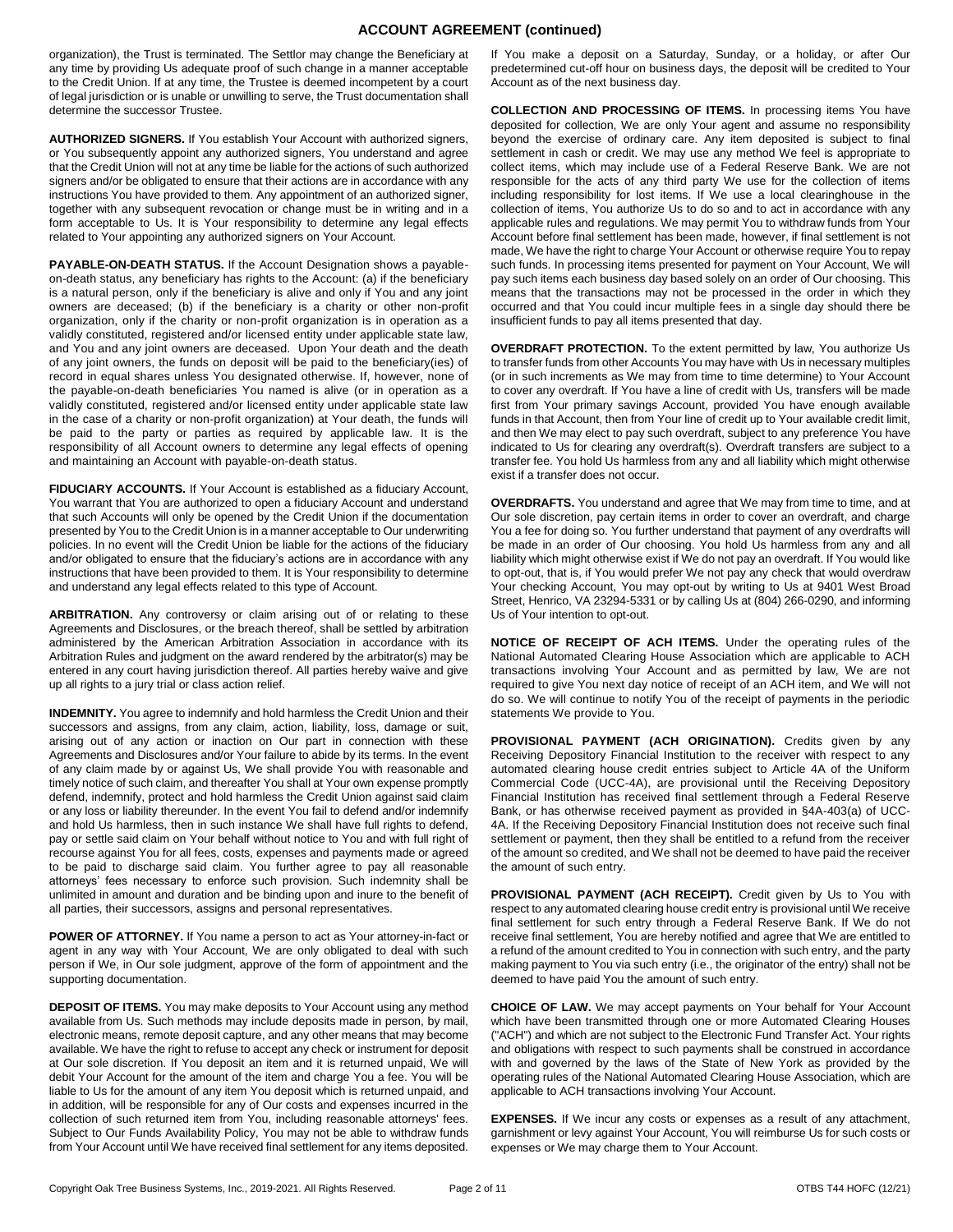## **ACCOUNT AGREEMENT (continued)**

**INACTIVE OR DORMANT ACCOUNTS.** If no activity occurs in Your Account within the time period specified by applicable state law, the property in Your Account may be subject to transfer to the appropriate state authority ("escheatment"). We have no liability if Your Account becomes dormant and is therefore subject to escheatment in accordance with applicable state law.

**LIEN IMPRESSMENT AND SET-OFF.** You agree that We may impress and enforce a statutory lien upon Your Accounts with Us to the extent You owe Us any money and We may enforce Our right to do so without further notice to You. We have the right to set-off any of Your money or property in Our possession against any amount You owe Us. The right of set-off and Our impressed lien does not extend to any Keogh, IRA or similar tax deferred deposit You may have with Us. If Your Account is owned jointly, Our right of set-off and Our impressed lien extends to any amount owed to Us by any of the joint owners.

**CREDIT REPORTING NOTICE.** We may report information about Your Account to credit bureaus. Late payments, missed payments, or other defaults on Your Account may be reflected in Your credit report.

**MINIMUM BALANCE REQUIREMENTS, FEES AND SERVICE CHARGES.** You agree to pay Us any applicable fees or charges, and are responsible for any minimum balance requirements and deposit requirements called for in Our Agreements and Disclosures provided to You when You opened Your Account. In any case and with proper notice to You, fees, charges, balance requirements and deposit requirements may be changed by Us from time to time.

**SUSPENSION OF SERVICES.** We have the right to suspend the benefit of any Credit Union service at any time for reasonable cause. At Our discretion, We also have the right to pay any check presented for payment from Your Account after Your Account is closed or suspended and to recover such amount paid from You. Account services are available to those members in good standing with the Credit Union. We reserve the right to cancel or suspend services to a member who is not in good standing, which includes members that have: (a) a delinquent loan; (b) a primary savings Account balance below the \$5.00 minimum; (c) an unresolved deposited returned check; (d) any unpaid and uncollected fees; or (e) a negative balance on an Account.

**ASSIGNABILITY.** You may not assign or transfer any interest in Your Account.

**AGREEMENTS AND DISCLOSURES.** The Agreements and Disclosures provided to You at the time You opened Your Account and referred to throughout this Agreement, contain: (a) a list of fees and charges applicable to Your Account; (b) the dividends and applicable Annual Percentage Yield (APY); (c) how dividends are credited or compounded; and (d) other pertinent information related to Your Account. Your Agreements and Disclosures may be amended by Us from time to time in a manner as prescribed by law.

**STOP PAYMENTS.** You may ask Us orally to stop payment on a check. For any such request to remain valid, however, You must also supply Us with a written request within 14 days after You make any such oral request. Stop payment requests are also subject to the terms and conditions of the Stop Payment Request form related to any such request. Your request must be given to Us in a timely manner so that We have a reasonable opportunity to act on Your request. A written stop payment request is effective for six months. If at the end of 6 months You request Us to continue the stop payment order, that request will be treated as a new request. We are not liable if We pay a check which You have requested Us to stop payment on as long as We act in good faith and exercise ordinary care.

In any event, any damages that We might otherwise be liable for shall not exceed the amount of the involved check. If We do pay a check for which You have requested stop payment and as a result any other item is returned unpaid by Us due to nonsufficient funds, We are not liable for any consequences resulting from such action. If Your Account is a joint Account, any owner of the Account may request a stop payment. Any release of a stop payment order must be made by the person who made the request. If You ask Us to stop payment on a preauthorized transfer, Your request will be processed under the provisions of Our Electronic Services Agreement and Disclosure with You.

You may also ask Us to replace a lost, destroyed or stolen cashier's, teller or certified check and if You do, You agree to execute a declaration of loss and claim for reimbursement form together with any other documentation We may require, such as an affidavit. Regardless of the type of documentation presented to Us, the request must be in a form acceptable to the Credit Union and given to Us in a timely manner so that We have a reasonable opportunity to act on such request. Such declaration of loss and claim for reimbursement will not become effective until the later of: (a) the 90th day after the date of the check (or 90th day following the date of acceptance, in the case of a certified check); or (b) the date We receive the declaration of loss and claim for reimbursement together with any other required documentation.

**CHECKS AND OTHER ACCOUNT ACCESS DEVICES.** Any check or other Account access device which does not meet Our standards for acceptance may be rejected by Us, whether such standards are established by law, regulation or Our own policy.

**POSTDATED, STALE OR OVERDRAFT CHECKS.** You understand that postdating a check will have no effect on whether or not it is honored prior to or after the date of any such check. A stale check is any check received by Us that is dated 6 months or more prior to the date of receipt. We may pay or refuse to pay any postdated, stale or overdraft check, or other item presented for payment on Your Account without any liability.

**CHECK SAFEKEEPING.** Check Safekeeping is automatic on Your Account and Your cancelled checks will not be returned to You. You understand that cancelled checks retained by Us are later destroyed after a reasonable period of time. If You subsequently request a copy of a check and We are unable to supply it, then We shall not be liable for any damage You may sustain in excess of the face amount of the involved check.

**PERIODIC STATEMENTS.** You will be provided with a periodic statement showing activity on Your Account. If You believe any statement reflects discrepancies, You must notify Us of such discrepancies within 30 days from the date We mailed the statement to You. If the discrepancy noted is the result of an electronic fund transfer, then the provisions of Our Electronic Services Agreement and Disclosure with You will control resolution of the matter.

**AMENDMENTS.** This Agreement may be amended by Us at any time, in which case We will provide You with a notice of amendment as required by law or regulation.

**NOTIFICATION OF ADDRESS CHANGE.** You will notify Us promptly in writing with Your signature if You move or otherwise have a change of address. In the event We are unable to locate You, You agree to pay all fees associated with maintaining an invalid address in Our records and any costs and locator fees incurred in Our locating efforts.

**WAIVERS.** You agree and understand that Our failure or delay to exercise any right, remedy, power, or privilege available to Us pursuant to this Agreement shall not affect or disallow Our future exercise of that right, remedy, power or privilege.

**ELECTRONIC COMMUNICATIONS.** By applying for membership in the Credit Union, You authorize Us to send You, from time to time, and to the extent permitted by applicable law, electronic communications regarding the status of any savings, checking, and/or certificate Account(s) You maintain with Us. You also authorize Us to send You electronic communications regarding any other Accounts You may maintain with Us from time to time including, but not limited to, loan Accounts, credit line Accounts, and credit card Accounts. These electronic communications are sometimes referred to as "transactional or relationship messages."

You authorize Us to contact You using any wireless, cellular, mobile or other telephone number You have provided to Us on Your Membership Application and Agreement, and at any wireless, cellular, mobile or other telephone number You may furnish to Us or We may obtain for You in the future. We may contact You using any electronic means We choose, which may include but is not limited to, voice messages, text messages and other similar electronic methods of communication. If You have furnished Us with any e-mail address(es), You understand and agree that We may send You e-mail messages regarding Your Account(s) with Us from time to time. If You have or subsequently enter into any separate consent to receive electronic documentation form, any communications covered by such disclosure and consent shall be subject to the terms and conditions set forth in that disclosure and consent.

You understand that the nature of electronic communications is such that anyone with access to Your wireless, cellular, mobile or other telephonic device or e-mail may be able to read or listen to such transactional or relationship messages from Us, and You agree that any person or party sending or leaving such messages shall have no liability for any consequences resulting from the interception of such messages by any other party. Without limitation, You also agree that You are responsible to pay all costs that You may incur as a result of any contact method We choose including, but not limited to, charges for telecommunications, wireless and/or internet charges.

**GOVERNING LAW.** This Agreement shall be governed by the laws of the Commonwealth of Virginia, except to the extent that federal law controls.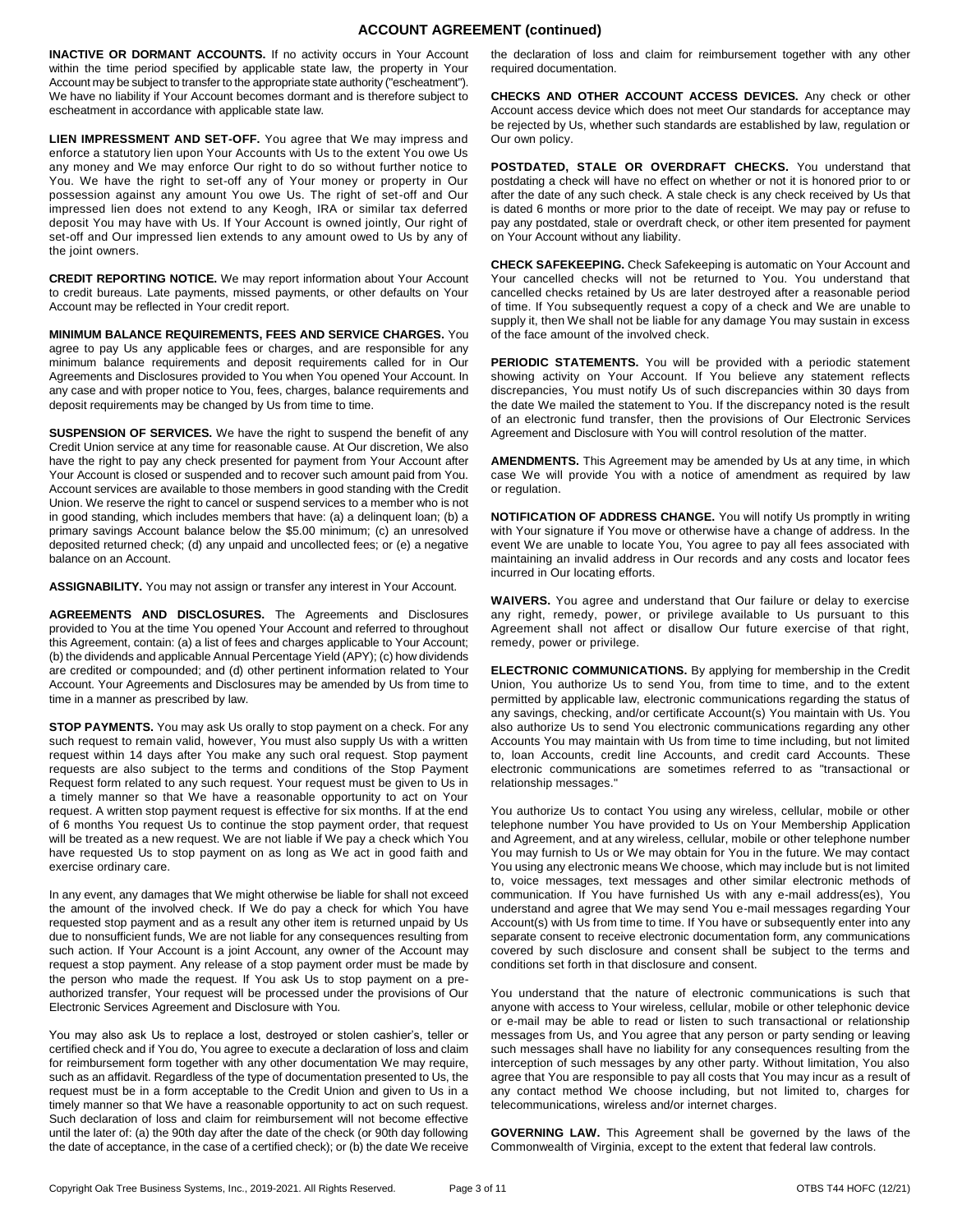## **ACCOUNT DISCLOSURES**

**THE FOLLOWING DISCLOSURES CONTAIN IMPORTANT INFORMATION AND THE TERMS AND CONDITIONS OF ANY ACCOUNT OR ACCOUNTS THAT YOU MAY HAVE WITH US AND ARE PROVIDED AS REQUIRED BY THE TRUTH-IN-SAVINGS ACT. WHEREVER USED, "APY" MEANS ANNUAL PERCENTAGE YIELD.** 

#### **SPECIFIC TERMS APPLICABLE TO YOUR PRIMARY SAVINGS ACCOUNT**

**Tiered Variable Rate Information.** This Account is subject to a Tiered Variable Rate. For the current dividend rate and corresponding APY, refer to the accompanying Account Disclosure Rate Supplement which We have included with and made a part of this Disclosure.

**Minimum Balance Requirements.** The minimum balance required to open this Account is \$5.00. In order to earn the disclosed APY, You must maintain a balance at least equal to \$100.00 in Your Account each day.

**Transaction Limitations.** The Credit Union reserves the right to require a member intending to make a withdrawal to give written notice of such intent not less than seven days and up to 60 days before any such withdrawal.

#### **SPECIFIC TERMS APPLICABLE TO YOUR CLUB ACCOUNT**

**Tiered Variable Rate Information.** This Account is subject to a Tiered Variable Rate. For the current dividend rate and corresponding APY, refer to the accompanying Account Disclosure Rate Supplement which We have included with and made a part of this Disclosure.

**Minimum Balance Requirements.** In order to earn the disclosed APY, You must maintain a balance at least equal to \$100.00 in Your Account each day.

**Transaction Limitations.** No transaction limitations apply to this Account.

#### **SPECIFIC TERMS APPLICABLE TO YOUR BASIC CHECKING ACCOUNT**

**Dividend Rate Information.** No dividends are paid on this Account.

**Minimum Balance Requirements.** The minimum balance required to open this Account is \$15.00.

**Transaction Limitations.** No transaction limitations apply to this Account.

#### **SPECIFIC TERMS APPLICABLE TO YOUR SELECT CHECKING ACCOUNT**

**Tiered Variable Rate Information.** This Account is subject to a Tiered Variable Rate. For the current dividend rate and corresponding APY, refer to the accompanying Account Disclosure Rate Supplement which We have included with and made a part of this Disclosure.

**Minimum Balance Requirements.** The minimum balance required to open this Account is \$15.00. In order to earn the disclosed APY, You must maintain a balance at least equal to \$1,000.00 in Your Account each day. In order to avoid a fee, You must maintain a balance at least equal to \$500.00 in Your Account each day.

**Transaction Limitations.** No transaction limitations apply to this Account.

#### **SPECIFIC TERMS APPLICABLE TO YOUR INVEST CHECKING ACCOUNT**

**Tiered Variable Rate Information.** This Account is subject to a Tiered Variable Rate. For the current dividend rate and corresponding APY, refer to the accompanying Account Disclosure Rate Supplement which We have included with and made a part of this Disclosure.

**Minimum Balance Requirements.** The minimum balance required to open this Account is \$15.00. In order to earn the disclosed APY, You must maintain a balance at least equal to \$2,500.00 in Your Account each day. In order to avoid a fee, You must maintain a balance at least equal to \$2,500.00 in Your Account each day.

**Transaction Limitations.** No transaction limitations apply to this Account.

### **SPECIFIC TERMS APPLICABLE TO YOUR COVERDELL EDUCATION SAVINGS, ROTH IRA, TRADITIONAL IRA, AND SEP IRA ACCOUNTS**

**Variable Rate Information.** These Accounts are subject to a Variable Rate. For the current dividend rate and corresponding APY, refer to the accompanying

Account Disclosure Rate Supplement which We have included with and made a part of this Disclosure.

**Minimum Balance Requirements.** The minimum balance required to open and maintain these Accounts is \$100.00. In order to earn the disclosed APY, You must maintain a balance at least equal to \$100.00 in Your Account each day.

**Transaction Limitations.** The Credit Union reserves the right to require a member intending to make a withdrawal to give written notice of such intent not less than seven days and up to 60 days before any such withdrawal.

Individual Retirement Accounts (IRAs), Coverdell Educational Savings Accounts (CESAs), and Simplified Employer Pension Accounts (SEPAs) are subject to limitations and/or penalties imposed by the Internal Revenue Service. Please see Your IRA, CESA, and/or SEPA Agreement or Your tax advisor for additional information.

### **SPECIFIC TERMS APPLICABLE TO YOUR CERTIFICATE ACCOUNTS**

**Tiered Fixed Rate Information.** These Accounts are subject to a Tiered Fixed Rate. For the current dividend rate and corresponding APY, refer to the accompanying Account Disclosure Rate Supplement which We have included with and made a part of this Disclosure.

**Minimum Balance Requirements.** For the minimum balance required to open these Accounts, refer to the accompanying Account Disclosure Rate Supplement. You must maintain a balance equal to the minimum balance required to open Your Account each day to obtain the disclosed APY and to keep Your Account open.

**Maturity Date.** Your Account will mature after the term indicated on the accompanying Account Disclosure Rate Supplement.

**Early Withdrawal Provisions.** We will impose a penalty if You withdraw any of the principal funds before the maturity date. The penalty will be an amount equal to 90 days' dividends.

**Renewal Policies.** Your Account will renew automatically at maturity and You will have a grace period of 10 calendar days following the Maturity Date to make deposits or withdrawals without penalty.

**Transaction Limitations.** Once You establish Your Account, You may not make any additional deposits prior to the Maturity Date. The Credit Union reserves the right to require a member intending to make a withdrawal to give written notice of such intent not less than seven days and up to 60 days before any such withdrawal.

#### **GENERAL TERMS APPLICABLE TO ALL ACCOUNTS**

**Member in Good Standing.** The Account services described in these Agreements and Disclosures are available to those members in good standing with the Credit Union. We reserve the right to suspend services to a member who is not in good standing, which includes members that have:

- a delinquent loan.
- a primary savings Account balance below the \$5.00 minimum.
- an unresolved deposited returned check.
- unpaid and uncollected credit union fees.
- a negative balance on an Account.

**Minimum Balance Requirements.** To be a member and maintain Accounts with Us You must purchase 1 share in the Credit Union. The par value of a share in this Credit Union is \$5.00. If the balance in Your primary savings Account drops below 1 share (\$5.00), at any time, We may, at Our option, close Your Account.

**Nonsufficient Funds Returns.** Any check or pre-authorized transfer, or transaction made through the use of a debit card, or other electronic means, as is applicable (including any in-person transaction), that is presented to Us for payment on Your Account when Your Account lacks sufficient collected funds to pay any such item may, at Our option, be returned for nonsufficient funds or We may honor any such item and charge You a fee for doing so.

**Overdraft Balance Calculation.** When processing transactions that debit or credit Your Account, We start each Business Day with Your final Account balance from the preceding Business Day. The final balance takes into account all of the debit and credit transactions that were settled that Business Day pursuant to Our Funds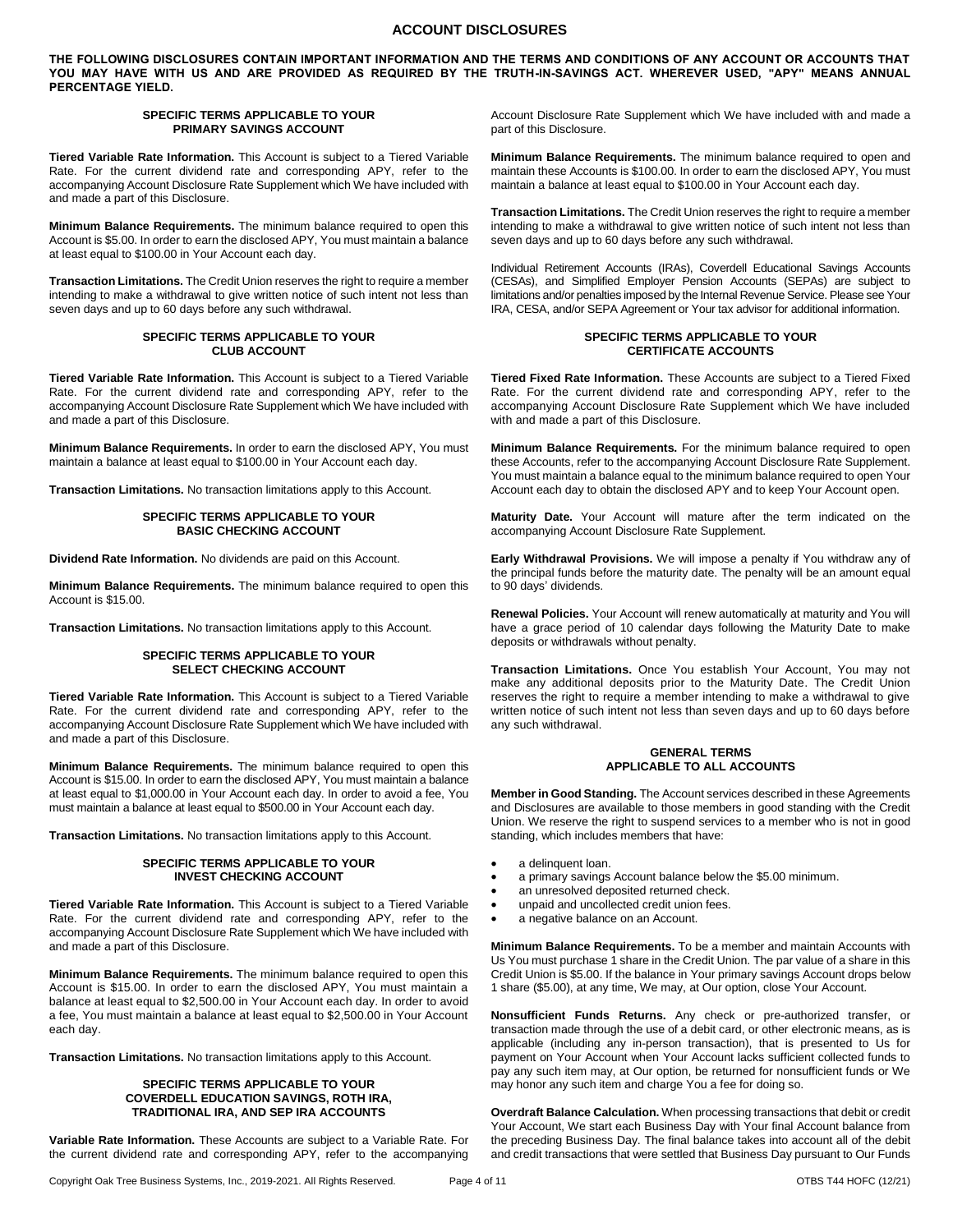## **ACCOUNT DISCLOSURES (continued)**

Availability Policy, as well as any other debits or credits to Your Account that were finally settled that day, as described above in the "Deposit of Items" and "Collection and Processing of Items" sections of the Account Agreement. This starting balance at the beginning of a Business Day (the preceding Business Day's final balance) is sometimes referred to as Your "actual balance."

As credits and debits to Your Account are received by Us, We add them to and subtract them from Your actual balance. Examples of credits include, but are not limited to, electronic direct deposits, check deposits that have been fully and finally collected, ACH credits that have settled that day, and cash deposits made to one of Our tellers. Examples of debits include, but are not limited to, checks drawn on Your Account that are presented to Us for payment together with such checks that are returned unpaid and subsequently represented for payment, electronic fund transfer (EFT) debit transactions (such as preauthorized payments and settled EFT debits) and all reinitiated electronic fund transfer (EFT) debit transactions (such as preauthorized payments), memo-posted EFT debits (EFT debits that We have authorized but which have not been settled), and all Credit Union fees and charges. As noted above, these examples are not an exhaustive list and should not be construed as such. The result of this calculation at any given point in time is called Your "available balance."

For the purpose of determining whether an overdraft has occurred, We use Your available balance. First, We add all of the settled credit transactions to the beginning actual balance. Then, We subtract all of the debit transactions that settled that day. We also subtract all of the pending debit transactions. This determines the available balance for overdraft purposes. Each debit transaction that We process when Your Account has, or will have, a negative available balance is an overdraft, subject to an overdraft charge.

Subject to applicable law, You are responsible for paying any overdraft fees and charges assessed in connection with Our payment of an overdraft, as well as any NSF fees charged to Your Account when We dishonor and return an item for nonsufficient funds. It is Your responsibility to know Your Account balance, and if You have any questions You should contact a Credit Union representative.

**Nature of Dividends.** All dividends are paid from current income and available earnings, after required transfers to reserves at the end of a dividend period.

**Withdrawal of Dividends Prior to Maturity.** For certificate Accounts, the Annual Percentage Yield assumes that dividends remain on deposit until maturity. A withdrawal will reduce earnings.

**Compounding and Crediting.** For all Accounts, dividends will be earned daily for each day on which Your balance exceeds the minimum balance requirement for Your Account. For all dividend bearing Accounts (except Primary Savings, Club, CES, Roth IRA, Traditional IRA, and SEP Accounts), the dividend period is monthly, and dividends will be compounded and credited to Your Account monthly. For Primary Savings, Club, CES, Roth IRA, Traditional IRA, SEP Accounts, the dividend period is quarterly, and dividends will be compounded and credited to Your Account quarterly.

**Balance Computation Method.** For all Accounts, dividends are calculated by the daily balance method which applies a daily periodic rate to the balance in Your Account each day.

**Accrual on Noncash Deposits.** For all dividend bearing Accounts, dividends will begin to accrue on the business day that You deposit noncash items (e.g. checks) into Your Account.

**Fees and Charges.** Any fees and charges applicable to Your Account are disclosed on the accompanying schedule of fees and charges provided in conjunction with these Agreements and Disclosures.

## **ELECTRONIC SERVICES AGREEMENT AND DISCLOSURE**

**THIS IS YOUR ELECTRONIC SERVICES AGREEMENT AND DISCLOSURE. IT INCLUDES NECESSARY FEDERAL STATEMENTS AS REQUIRED BY THE ELECTRONIC FUND TRANSFER ACT (15 U.S.C. SECTION 1693 ET SEQ) AND ANY SPECIAL INSTRUCTIONS REGARDING THE USE OF YOUR ATM CARD ("CARD"), AND VISA CHECK CARD ("CARD"), OUR AUDIO RESPONSE SYSTEM ("VOICE BANKING"), OUR ONLINE ACCOUNT ACCESS SYSTEM ("DIGITAL BANKING"), AND OUR ELECTRONIC BILL PAYMENT SYSTEM ("BILL PAY"). EACH WITH THEIR CORRESPONDING PERSONAL IDENTIFICATION NUMBER (PIN) OR ACCESS CODE, AND ANY CHECKS YOU AUTHORIZE TO BE PROCESSED ELECTRONICALLY ("E-CHECK").**

**ATM CARD, VISA CHECK CARD, VOICE BANKING, DIGITAL BANKING, BILL PAY AND E-CHECK AGREEMENT.** This Agreement applies to any electronic fund transfer made to or from Your Account(s) by You or by any user who has access to Your Account with actual, apparent or implied authority for use of Your Account. Electronic fund transfers to and from Your Account can be made through the use of, but may not be limited to the following: (a) Your Card in Automated Teller Machines (ATMs) or at any place that it is honored including those transactions made through the use of the appropriate PIN in conjunction with Your Card; (b) Our Voice Banking system; (c) Our Digital Banking system; (d) Our Bill Pay system; and (e) any check which You authorize the payee to process electronically. An electronic fund transfer is any transfer of funds which is performed through the use of Your Card, Our Digital Banking system, Our Voice Banking system, Our Bill Pay system, E-Check or other electronic device. You understand that Your Card and any Personal Identification Numbers (PINs) or Access Codes are issued by Us and are not transferable. The use of Your Card, PIN and/or any other Account access device is subject to the following terms. You agree: (a) to abide by Our rules and regulations as amended related to the use of Your Card, PIN and/or other Account access device; (b) that We may follow all instructions given to machines; (c) not to use Your Card for illegal transactions including, but not limited to, advances made for the purpose of gambling and/or wagering where such practices are in violation of applicable state and/or federal law; and (d) that each withdrawal by You or by any authorized user of Your Card or PIN may be charged to Your savings or checking Account, as appropriate, and will be treated as though it were a savings withdrawal except that: (1) We may charge withdrawals to Your checking or savings Accounts in any order We determine; and (2) We cannot honor stop payment requests on ATM and POS withdrawals.

We may, but are under no obligation to do so, process an Electronic Fund Transfer that exceeds the balance in Your savings and/or checking Account. In the event that any such transfer occurs, You agree to immediately pay Us the overdrawn amount and to the extent permitted by law, any associated fees and charges. For security reasons there are limits on the number of transactions that may be processed each day.

**ISSUANCE OF PERSONAL IDENTIFICATION NUMBERS AND ACCESS CODES.** You will be issued a Personal Identification Number (PIN) to be used in conjunction with ATM Card, and VISA Check Card, transactions, and a separate Access Code to be used in conjunction with Digital Banking, Bill Pay and Voice

Banking. Your use of Your PIN or Access Code is Your authorization to Us to withdraw funds from Your savings Account or Your checking Account to cover such transactions.

**OTHER AGREEMENT.** If electronic fund transfer transactions involve other agreements You have with Us, the terms of those agreements will apply as well.

**BUSINESS DAYS.** Every day is a business day except Saturdays, Sundays and holidays.

**DELAYED FUNDS AVAILABILITY NOTICE.** Subject to Our Funds Availability Policy, deposits made at Henrico Federal Credit Union locations may not be posted to Your Account until they are received and verified by Us. All deposited items are removed from machines each business day. We are not responsible for delays in deposit posting due to improper identification on the deposit envelope. See Our Funds Availability Policy Disclosure for Our policy regarding the availability of Your deposits.

#### **TYPES AND LIMITATIONS OF SERVICES**

**ATM CARD TRANSACTIONS.** You may use Your Card in conjunction with Your PIN in any of Our network of ATMs and such other machines or facilities as We may designate, to deposit cash and checks to Your savings Account(s). You may also use Your Card in conjunction with Your PIN in any of Our network of ATMs and such other machines or facilities as We may designate to make the following transactions: (a) withdraw cash from Your savings Account(s); and (b) make miscellaneous inquiries on Your savings Account balances. You may also use Your Card in conjunction with Your PIN, to purchase goods and services ("POS") at any business establishment where the Card is accepted.

ATM withdrawals may not exceed \$500.00 per calendar day (savings, checking and line of credit combined), subject to the available funds in Your Account.

POS withdrawals may not exceed \$750.00 per calendar day (savings, checking and line of credit combined), subject to the available funds in Your Account.

Purchases may not exceed \$3,500.00 per calendar day (savings, checking and line of credit combined), subject to the available funds in Your Account.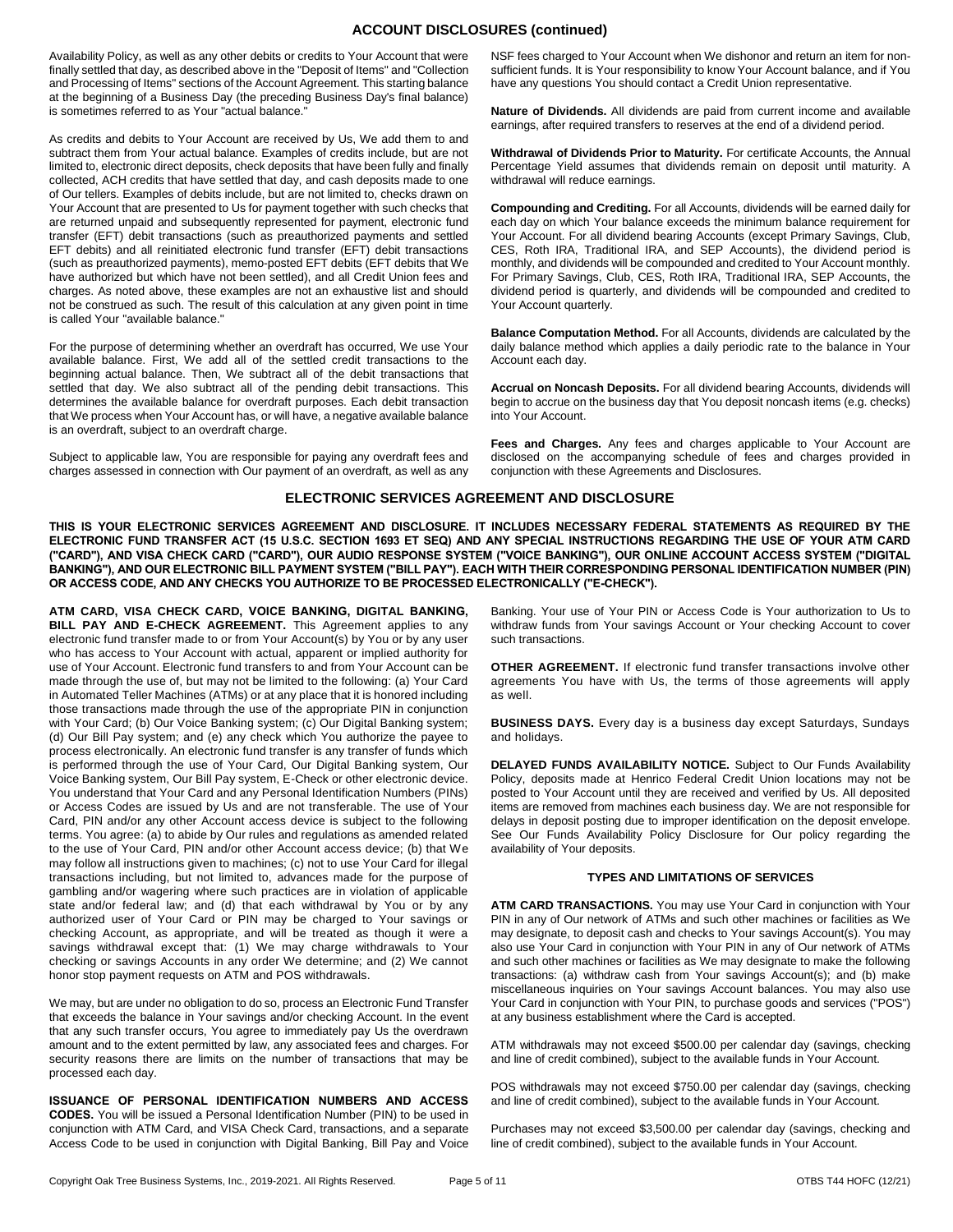## **ELECTRONIC SERVICES AGREEMENT AND DISCLOSURE (continued)**

**VISA CHECK CARD TRANSACTIONS.** You may use Your Card in conjunction with Your PIN in any of Our network of ATMs and such other machines or facilities as We may designate, to deposit cash and checks to Your savings and checking Account(s). You may also use Your Card in conjunction with Your PIN in any of Our network of ATMs and such other machines or facilities as We may designate to make the following transactions: (a) withdraw cash from Your savings and checking Account(s); and (b) make miscellaneous inquiries on Your savings and checking Account balances. You may also use Your Card in conjunction with Your PIN to purchase goods and services ("POS") at any business establishment where the Card is accepted.

ATM withdrawals may not exceed \$500.00 per calendar day (savings, checking and line of credit combined), subject to the available funds in Your Account.

POS withdrawals may not exceed \$750.00 per calendar day (savings, checking and line of credit combined), subject to the available funds in Your Account.

Purchases may not exceed \$3,500.00 per calendar day (savings, checking and line of credit combined), subject to the available funds in Your Account.

**VOICE BANKING TRANSACTIONS.** You may use Voice Banking in conjunction with Your Access Code and a touch tone telephone for the following services: (a) transfer funds between Your savings, checking and club Accounts; (b) make payments from Your savings, checking and club Accounts on Credit Union loans You have with Us; (c) make check withdrawals from Your savings, checking and club Accounts; (d) make miscellaneous inquiries on Your Credit Union deposit and loan balances, deposits, withdrawals and transactional information; and (e) take advances on Your line of credit with Us. Voice Banking operates 24 hours every day. If You attempt to use the system and are told that "the system is not available," please try again later when service is restored.

**DIGITAL BANKING TRANSACTIONS.** At the present time, You may use Digital Banking in conjunction with Your Access Code, an internet connection and a personal computer or internet enabled portable computing device (e.g. smartphone or tablet), for the following services: (a) transfer funds between Your savings, checking and club Accounts; (b) make payments from Your savings, checking and club Accounts on Credit Union loans You have with Us; (c) make check withdrawals from Your savings, checking and club Accounts; (d) make miscellaneous inquiries on Your Credit Union deposit and loan balances, deposits, withdrawals and transactional information; and (e) take advances on Your line of credit with Us. Digital Banking operates 24 hours every day. If You attempt to use the system and are told that "the system is not available," please try again later when service is restored.

**BILL PAY TRANSACTIONS.** At the present time, You may use Bill Pay in conjunction with Your Access Code, an internet connection and a personal computer or internet-enabled portable computing device (e.g., smartphone or tablet), for the following services: (a) authorize the Credit Union to issue payments on Your behalf, in amounts not to exceed \$9,999.99 per calendar day; and (b) check the status of payments previously authorized through the Bill Pay system. In order to use the Bill Pay system for such transactions, You must have a checking Account with Us. By completing a Bill Pay transaction, You authorize Us to post any such payments to Your checking Account. Payments will be made by check or electronic transfer and will be sent to the payee on the business day You designate it to be sent. Requests for payments to be sent on the same day as the date of Your request must be received by Us not later than the cut-off time for the current business day in order for it to be sent that business day. If You schedule a payment to be paid before closing on a business day that We are open, We will consider that day to be the day of Your request. However, if You schedule a payment to be paid after closing or on a day We are not open, We will consider that the request was made on the next business day We are open. The Credit Union cannot guarantee the time any payment will reach any of Your payees and accepts no liability for any service fees or late charges levied against You. Payments requested to be sent on dates that do not exist in a given month (e.g. February 30th or April 31st), or fall on Saturdays, Sundays, Federal Reserve and other Credit Union observed holidays will also be sent on the next business day.

**E-CHECK TRANSACTIONS.** You may authorize a merchant or other payee to make a one-time electronic payment from Your checking Account using information from Your check ("E-Check") to: (a) pay for purchases; or (b) pay bills.

**OWNERSHIP OF ACCESS DEVICES.** Your Card and/or any other Account access device will remain Our property and any such Card or other Account access device We may issue may be cancelled or its use restricted by Us at any time without notice, except as may be required by applicable law. You agree to surrender any such Card and/or access device and to discontinue its use Immediately upon Our request. You will be required to return any Account access device(s) to Us immediately upon the closing of Your Account.

**NOTIFICATION OF PRE-AUTHORIZED DEPOSITS.** If You have arranged to have direct deposits made to Your Account at least once every 60 days (from Your employer, the federal government or other payor), You can call Us at (804) 266- 0290, use Voice Banking, or log into Digital Banking, to find out whether or not the deposit has been made.

**RIGHT TO STOP PRE-AUTHORIZED PAYMENTS.** If You want to stop any preauthorized payments, call Us at (804) 266-0290, or write to Us at 9401 West Broad Street, Henrico, VA 23294-5331 in time for Us to receive Your stop payment request 3 business days or more before the payment is scheduled to be made. If You call, We may also require You to put Your request in writing and get it to Us within 14 days after You call. To be sure that a third party does not bill You again for the "stopped" payment or to cancel the entire pre-authorized payment arrangement, contact the third party.

To ensure that recurring preauthorized charges established and authorized by You are not interrupted in the event that Your Card or other Access Device is reissued, We may, but are under no obligation to do so, enroll Your Account in automatic account information update services that communicate new Card/Access Device information to the service providers with whom You have established preauthorized recurring charges, the purpose of which is to ensure charges You authorize continue without interruption.

**NOTICE OF VARYING AMOUNTS.** If regular pre-authorized payments may vary in amount, the person You are going to pay will tell You, 10 days before each payment, when it will be made and how much it will be. You may choose instead to get this notice only when the payment would differ by more than a certain amount from the previous payment, or when the amount would fall outside certain limits that You set.

**OUR LIABILITY FOR FAILURE TO STOP PAYMENT.** If You order Us to place a stop payment on one of Your pre-authorized payments 3 business days or more before the transfer is scheduled, and We do not do so, We will be liable for losses or damages, to the extent provided by law.

**TRANSACTION SLIPS.** You can get a receipt at the time You make any transaction to or from Your Account (except for Digital Banking, Voice Banking, mail-in transactions, and certain small-value transactions). When an electronic transfer has been made during any given month, You will receive a monthly statement to reflect all electronic fund transfers to or from Your Account during that statement period. In any case, You will receive a statement at least quarterly.

**FEES.** We may assess reasonable charges against Your Account for transactions performed at electronic terminals. If so, We will specify any charges for these or other types of electronic transactions, including automatic transfers, on an accompanying pricing document. We will explain the charges to You when You open Your Account. You will be provided with a fee schedule, Digital Banking, and Voice Banking information after Your Account is established. Additional fee schedules are available at any of Our office locations. When You use an ATM not owned by Us, You may be charged a fee by the ATM operator, or any network used, and You may be charged a fee for a balance inquiry even if You do not complete a fund transfer.

**LIABILITY FOR FAILURE TO COMPLETE TRANSACTIONS.** If We do not properly complete a transaction to or from Your Account according to this Agreement, We will be liable for Your losses or damages. However, We will not be liable if: (a) Your Account does not contain enough available funds to make the transaction through no fault of Ours; (b) the ATM where You are making the transfer does not have enough cash; (c) the terminal was not working properly and You knew about the breakdown when You started the transaction; (d) circumstances beyond Our control prevent the transaction despite reasonable precautions that We have taken; (e) Your Card is retrieved or retained by an ATM; (f) Your Card or PIN has been reported lost or stolen and We have blocked the Account; (g) the money in Your Account is subject to legal process or other claim; (h) there are other lawful exceptions established by Us and You are given proper advance notice of them; (i) You exceed any limits on Your Account; and (j) the VISA network does not allow the transaction to proceed due to anti-fraud or similar consumer protections employed by that network.

**LIABILITY FOR UNAUTHORIZED USE.** Telephone Us at once at (804) 266-0290, or write to Us at 9401 West Broad Street, Henrico, VA 23294-5331, if You believe Your Card or PIN have been lost or stolen or if You believe that an electronic fund transfer has been made without Your permission using information from Your check. Telephoning is the best way of keeping Your possible losses down. You could lose all of the money in Your Account (plus Your maximum overdraft line of credit, if applicable). If You tell Us within 2 business days after You learn of the loss or theft of Your Card or PIN, You can lose no more than \$50.00 if someone uses Your Card or PIN without Your permission.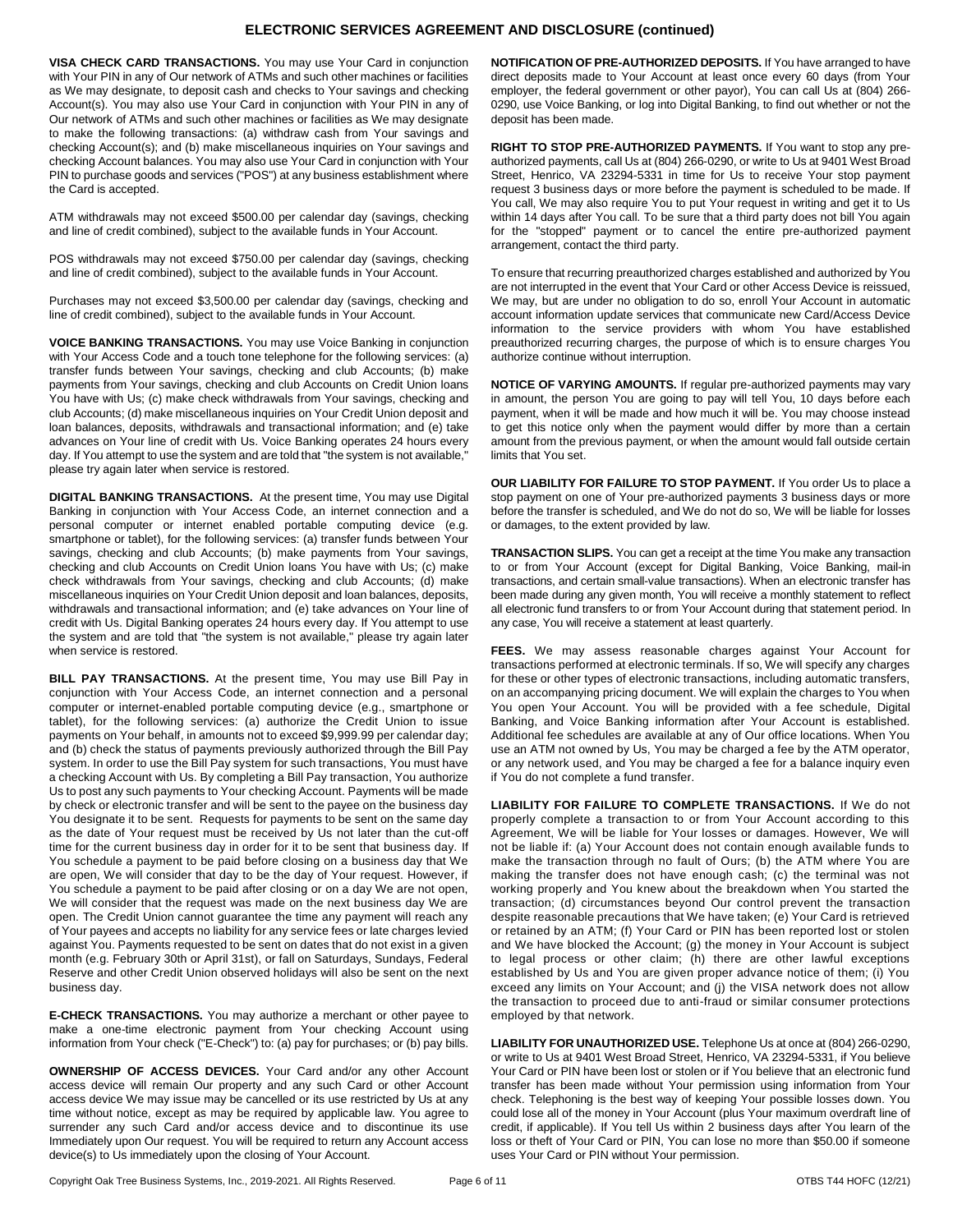## **ELECTRONIC SERVICES AGREEMENT AND DISCLOSURE (continued)**

If You fail to tell Us within 2 business days after You learn of the loss or theft of Your Card or PIN and We can prove that We could have stopped someone from using Your Card or PIN without Your permission if You had told Us, then You could lose as much as \$500.00.

Also, if Your statement shows transfers that You did not make, including those made by Card, PIN or other means, You will tell Us at once. If You do not tell Us within 60 days after the statement was mailed to You, You may not get back any money You lost after the 60 days if We can prove that We could have stopped someone from taking the money if You had told Us in time. If a valid reason (such as a long trip or hospital stay) keeps You from giving Us notice, We will extend the time periods.

**Exception:** You will have no liability for unauthorized use of Your VISA Check Card as long as You report the loss or theft of Your VISA Check Card within 2 business days. **These exceptions do not apply to: (a) transactions that originate at an ATM; or (b) transactions that originate from Your negligence; or (c) transactions that originate from Your fraudulent use of Your Card; or (d) transactions processed through non-VISA networks without cardholder PIN validation.**

**IN CASE OF ERRORS OR IF YOU HAVE QUESTIONS ABOUT ELECTRONIC TRANSFERS.** Telephone Us at (804) 266-0290, or write to Us at 9401 West Broad Street, Henrico, VA 23294-5331 as soon as You can, if You think Your statement or receipt is wrong or if You need more information about a transaction listed on the statement or receipt. We must hear from You no later than 60 days after We send You the first statement on which the problem or error appeared.

- (1) Tell Us Your name and Account number.
- (2) Describe the error or the transfer You are unsure about, and explain as clearly as You can why You believe it is an error or why You need more information.
- (3) Tell Us the dollar amount of the suspected error.

If You tell Us orally, We may require that You send Us Your complaint or question in writing within 10 business days.

We will determine whether an error occurred within 10 business days after We hear from You and will correct any error promptly. If We need more time, however, We may take up to 45 days to investigate Your complaint or question. If We decide to do this, We will credit Your Account within 10 business days for the amount You think is in error, so that You will have the use of the money during the time it takes Us to complete Our investigation. If We ask You to put Your complaint or question in writing and We do not receive it within 10 business days, We may not credit Your Account.

For errors involving new Accounts, point-of-sale, or foreign-initiated transactions, We may take up to 90 days to investigate Your complaint or question. For new Accounts, We may take up to 20 business days to credit Your Account for the amount You think is in error.

We will tell You the results within 3 business days after completing Our investigation. If We decide that there was no error, We will send You a written explanation. You may ask for copies of the documents that We used in Our investigation.

**UNAUTHORIZED TRANSFERS.** To report a lost or stolen Card, PIN, Access Code or any combination thereof, You will call Us at (804) 266-0290. You may also report the loss of a Card, PIN, Access Code or any combination thereof, by writing to Us at 9401 West Broad Street, Henrico, VA 23294-5331. You should also call the number or write to the address listed above if You believe a transfer has been made using the information from Your check without Your permission.

**FOREIGN TRANSACTIONS.** For transactions initiated in foreign countries and foreign currencies, the exchange rate between the transaction currency and the billing currency (U.S. dollars) will be: (a) a rate selected by VISA from the range of rates available in wholesale currency markets for the applicable central processing date, which rate may vary from the rate VISA itself receives; or (b) the government-mandated rate in effect for the applicable central processing date.

**DISCLOSURE OF ACCOUNT INFORMATION.** We may disclose information to third parties about Your Account or transfers You make: (1) when it is necessary to complete an electronic transaction; or (2) in order to verify the existence and conditions of Your Account for a third party such as a credit bureau or merchant; or (3) in order to comply with a government agency or court order, or any legal process; or (4) if You give Us written permission.

**TERMINATION.** We may terminate Your right to use Your Card, PIN or Access Code, or cancel this Agreement at any time upon written notice. You may request termination of these services in writing.

**CHANGE IN TERMS.** We may change the terms and charges for the services shown in this Agreement and may amend this Agreement from time to time upon proper notice to You.

**GOVERNING LAW.** This Agreement is controlled and governed by the laws of the Commonwealth of Virginia, except to the extent that such laws are inconsistent with controlling federal law.

## **FUNDS AVAILABILITY POLICY DISCLOSURE**

**EXCEPT FOR CHECKS DRAWN ON FOREIGN BANKS IN FOREIGN COUNTRIES, THIS DISCLOSURE DESCRIBES YOUR ABILITY TO WITHDRAW FUNDS FROM TRANSACTION ACCOUNTS AT HENRICO FEDERAL CREDIT UNION. YOU SHOULD ALSO REFER TO THE SECTION OF THESE AGREEMENTS AND DISCLOSURES THAT DESCRIBES THE DETAILS OF YOUR SPECIFIC ACCOUNT TYPE FOR ADDITIONAL INFORMATION.**

Your Ability to Withdraw Funds. Our policy is to delay the availability of funds from Your cash and check deposits. During the delay, You may not withdraw the funds in cash and We will not use the funds to pay checks that You have written.

**Determining the Availability of a Deposit.** The length of the delay is counted in business days from the day of Your deposit. Every day is a business day except Saturdays, Sundays, and federal holidays. If you make a deposit before closing on a business day that We are open, We will consider that day to be the day of Your deposit. However, if You make a deposit after closing or on a day We are not open, We will consider that the deposit was made on the next business day We are open. The length of the delay varies depending on the type of deposit and is explained below.

#### *Same-Day Availability*

Funds from the following deposits will be available on the day We receive the deposit:

- Electronic deposits to Your Account.
- U.S. Treasury checks that are payable to You.
- Wire transfers.
- Checks drawn on Us.

#### *Same-Day Availability*

If You make the deposit in person to one of Our employees, funds from the following deposits are also available on the day We receive the deposit:

- Cash.
- State and local government checks that are payable to You.
- Cashier's, certified, and teller's checks that are payable to You.
- Federal Reserve Bank checks, Federal Home Loan Bank checks, and postal money orders, if these items are payable to You.

If You do not make Your deposit in person to one of Our employees (for example, if You mail the deposit), funds from these deposits will be available on the 2nd business day after the day We receive Your deposit.

**Other Checks.** The first \$225.00 from a deposit of other checks will be available on the 1st business day following the day of the deposit. The remaining funds will be available on the 2nd business day after the day of Your deposit. For example, if You deposit a check of \$700.00 on a Monday, \$225.00 of the deposit is available on Tuesday. The remaining \$475.00 is available on Wednesday.

**Longer Delays May Apply.** Funds You deposit by check may be delayed for a longer period under the following circumstances:

- We believe a check You deposit will not be paid.
- You deposit checks totaling more than \$5,525.00 on any one day.
- You redeposit a check that has been returned unpaid.
- You have overdrawn Your Account repeatedly in the last six months.
- There is an emergency, such as failure of computer or communications equipment.

We will notify You if We delay Your ability to withdraw funds for any of these reasons, and We will tell You when the funds will be available. They will generally be available no later than the 7th business day following the day of Your deposit. In any case, We reserve the right to refuse an item for deposit or encashment.

**Special Rules for New Accounts.** If You are a new member, the following special rules will apply during the first 30 days Your Account is open. Funds from electronic direct deposits to Your Account will be available on the day We receive the deposit. Funds from deposits of cash, wire transfers, and the first \$5,525.00 of a day's total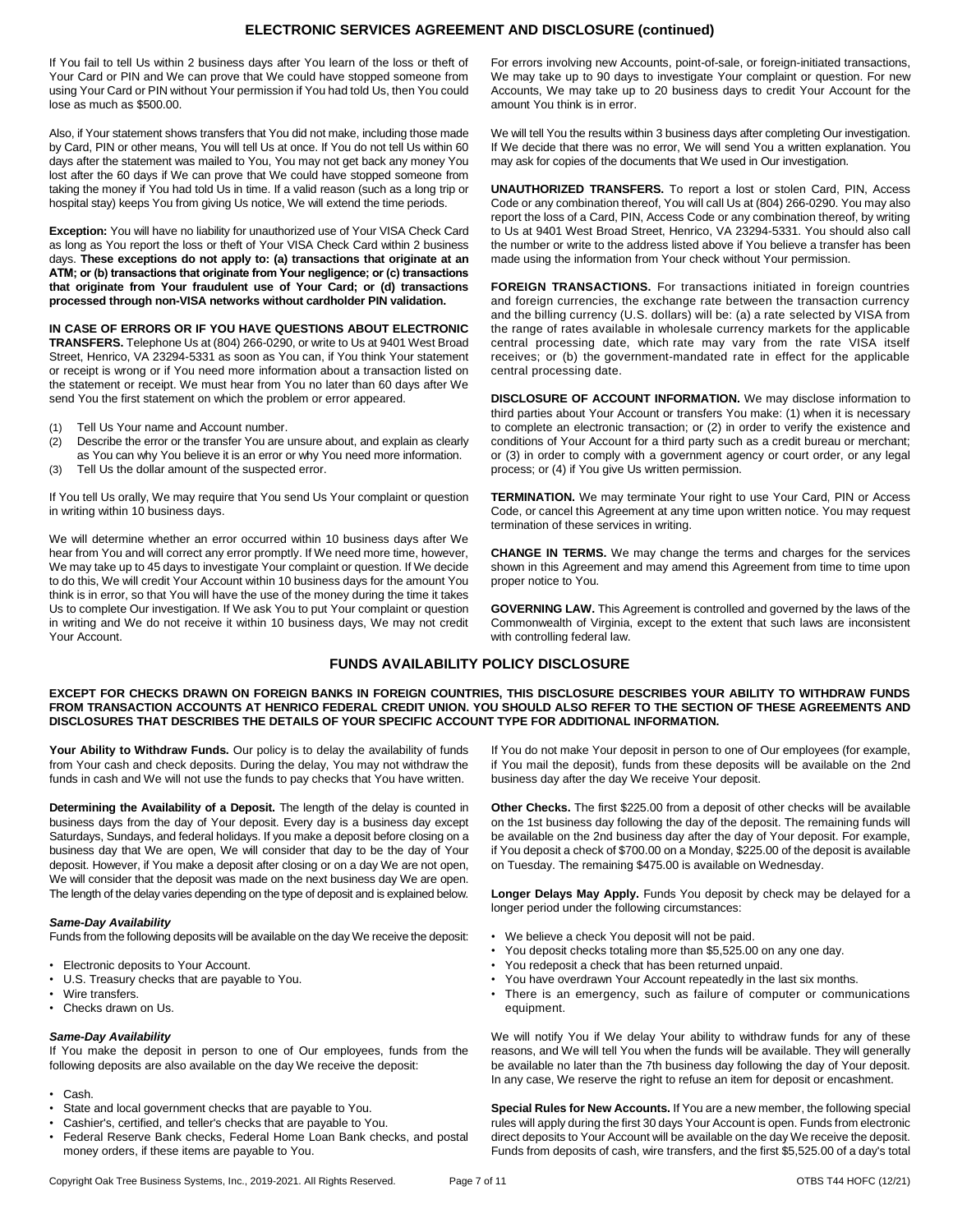## **FUNDS AVAILABILITY POLICY DISCLOSURE (continued)**

deposits of cashier's, certified, teller's, traveler's, and federal, state and local government checks will also be available on the 1st business day after We receive Your deposit if the deposit meets certain conditions. For example, the checks must be payable to You. The excess over \$5,525.00 will be available on the 9th business day after the day of Your deposit. If Your deposit of these checks (other than a U.S. Treasury check) is not made in person to one of Our employees, the first \$5,525.00 will not be available until the 2nd business day after the day of Your deposit. Funds from all other check deposits will be available on the 11th business day after the day of Your deposit.

**ATM Deposits.** For deposits made at ATMs owned and operated by the Credit Union, deposits will become available for withdrawal based on the availability schedule described above. For deposits made at ATMs not owned and operated by the Credit Union, deposits will become available for withdrawal on the 5th business day following the day of deposit. All ATMs that We own or operate are identified as Our machines.

**Holds on Other Funds.** If We cash a check for You that is drawn on another institution, We may withhold the availability of a corresponding amount of funds

that are already in Your Account. Those funds will be available to You at the time that the funds from the check We cashed for You would have been available if You had deposited it. If We accept for deposit a check that is drawn on another institution, We may make funds from the deposit available for withdrawal immediately but delay Your availability to withdraw a corresponding amount of funds that You have on deposit in another Account with Us. The funds in the other Account would then not be available for withdrawal until the time periods that are described elsewhere in this policy for the type of check that You deposited.

**Location of Check Endorsements.** Federal law requires all check endorsements to be in the first 1-1/2 inches of the trailing edge of the back of the check. The trailing edge is opposite the left side of the face of the check, the side of the check just behind Our address. You will be responsible for any costs incurred by Us due to delays in returning checks deposited into Your Account that do not comply with the endorsement standards.

**Dividend Payment Policy.** See the Account Disclosures section in these Agreements and Disclosures for Our policy on the payment of dividends.

## **WIRE TRANSFER AGREEMENT**

**THESE ARE THE TERMS AND CONDITIONS WHENEVER YOU REQUEST A WIRE TRANSFER OF FUNDS FROM YOUR ACCOUNT(S) WITH US BASED UPON YOUR ORAL OR WRITTEN REQUEST. WE WILL PROVIDE WIRE TRANSFER SERVICES AS A MEANS TO INITIATE DOMESTIC AND INTERNATIONAL TRANSFERS FOR YOU, SUBJECT TO THE TERMS OF THIS AGREEMENT, WHICH YOU AGREED TO BY SIGNING YOUR APPLICATION FOR MEMBERSHIP WITH US AT THE TIME THAT YOUR ACCOUNT WAS ESTABLISHED.**

This Wire Transfer Agreement applies to wire transfers that are not "Remittance Transfers" as defined in the Electronic Fund Transfer Act (15 U.S.C. 1693o-1) and Regulation E, Subpart B (12 CFR 1005.30 *et seq.*).

We are authorized to charge Your Account for the payment of wire transfer requests. If more than one Account(s) is designated, We may charge any of the designated Accounts unless You give Us specific written directions otherwise. Your transfer requests may involve the transfer of funds from any of Your designated Accounts with Us to another Account You have with Us, to any other financial institution, or to a third party or account of a third party maintained with Us or any other financial institution. There are no restrictions or limitations on the amounts which may be ordered or requested, or on the location or address of the beneficiary of a transfer unless You give Us written instructions to the contrary.

The party(ies) named in Your application for membership are the Authorized Persons who may issue payment orders to Us for the initiation of wire transfers or to receive telephone calls from Us, in accordance with this Agreement, for the purpose of confirming payment orders for the initiation of wire transfers which have been transmitted to Us under this Agreement for any Account designated in Your application for membership. For confirmation purposes, We may call any party designated in Your application for membership. If more than one Authorized Person is named, any one of them may issue payment orders on any designated Account.

Wire transfer requests must be given to Us in compliance with Our cut-off hours as established from time to time by Us. We are not responsible for the accuracy of a routing number which You supply verbally and which is contained in Your wire transfer request. Wire transfer requests received by Us after Our cut-off hours may be treated as if received on the following business day.

We have no obligation to accept or execute any wire transfer request. We will provide You telephonic notice of rejection. If We are unable to reach You by telephone, We may at Our option give You notice of rejection in writing.

If We accept a wire transfer request consistent with this Agreement, You agree that any such transfer requests which We receive are effective as Your transfer request, whether or not authorized.

You will have no right to cancel or amend a payment order to initiate a wire transfer after We receive it. We will make a reasonable effort to act on a cancellation or amendment of a payment order made by You prior to the time that We execute such payment order, but We have no liability if Your cancellation or amendment is ineffective.

You agree to re-execute this Agreement or to execute a new agreement if changes are necessary. Your application for membership designates any Account which may be charged in relation to wire transfer requests. All parties which You have authorized to issue wire transfer requests or to receive telephonic confirmations from Us are identified in Your application for membership. All modifications or additions to Your application for membership must be in writing.

You agree to pay Us the amount of any transfer request which We transmit pursuant to this Agreement when We execute a payment order to carry out Your wire transfer request. You will not make any wire transfer request which would cause You to exceed the available balance in the Account designated to pay the transfer request. If a payment order is executed which creates an overdraft, with or without Our prior consent, You agree to pay Us the overdraft amount and any overdraft fee immediately upon Our demand. We have the right to set-off the amount of any overdraft against the balance in any of Your Accounts with Us and We may exercise any rights We have under any agreements which grant Us security for the payment of Your liabilities or obligations to Us.

You understand and agree that the payment of a wire transfer request may be made by Us or any other financial institution used to carry out the transfer request on the basis of an identifying or account number which You have provided for a beneficiary, even if the number identifies a person different from Your intended beneficiary. You also understand and agree that We or any other financial institution used to carry out a transfer request, may rely on the identifying number of the intermediary or beneficiary's financial institution which You have provided as the proper identification of the intermediary or beneficiary's financial institution, even if the number identifies a financial institution different from the one You intended to identify. We or any other financial institution are not responsible for determining whether any identifying or account numbers You have provided to initiate a wire transfer are accurate. You will be liable to Us for the amount of any transfer request even if payment of the transfer request is made to a person different from the named beneficiary based upon the beneficiary's identifying or account number provided by You or payment of the transfer request is made to a financial institution different from the one identified by name based on the identifying number which You have provided to Us.

You agree to examine any statement or confirmation which We send You and to notify Us within 30 days after the mailing date on any statement or confirmation, of any discrepancy or error. If You fail to notify Us of any discrepancy or error within the required time period, You agree that We are not liable to pay interest or reimburse You for any discrepancy or error in relation to a transfer request described in such statement or confirmation.

You and the Credit Union agree that the following specified security procedures represent a commercially reasonable method of providing security against unauthorized payment orders: (a) Only individuals named in Your application for membership shall issue wire transfer requests to Us; and (b) We reserve the right to telephonically contact any individual named in Your application for membership for the purpose of confirming a transfer request, regardless of amount, although We have no obligation to do so. If We cannot obtain a confirmation satisfactory to Us, then We reserve the right to refuse to honor any wire transfer request.

We have no responsibility to verify the identity of any party identifying themselves as an individual authorized to receive a telephonic confirmation of any wire transfer request, other than to verify that the name given by such party corresponds to a party named in Your application for membership. If, for any reason, We are not satisfied that a wire transfer request was issued by an authorized party or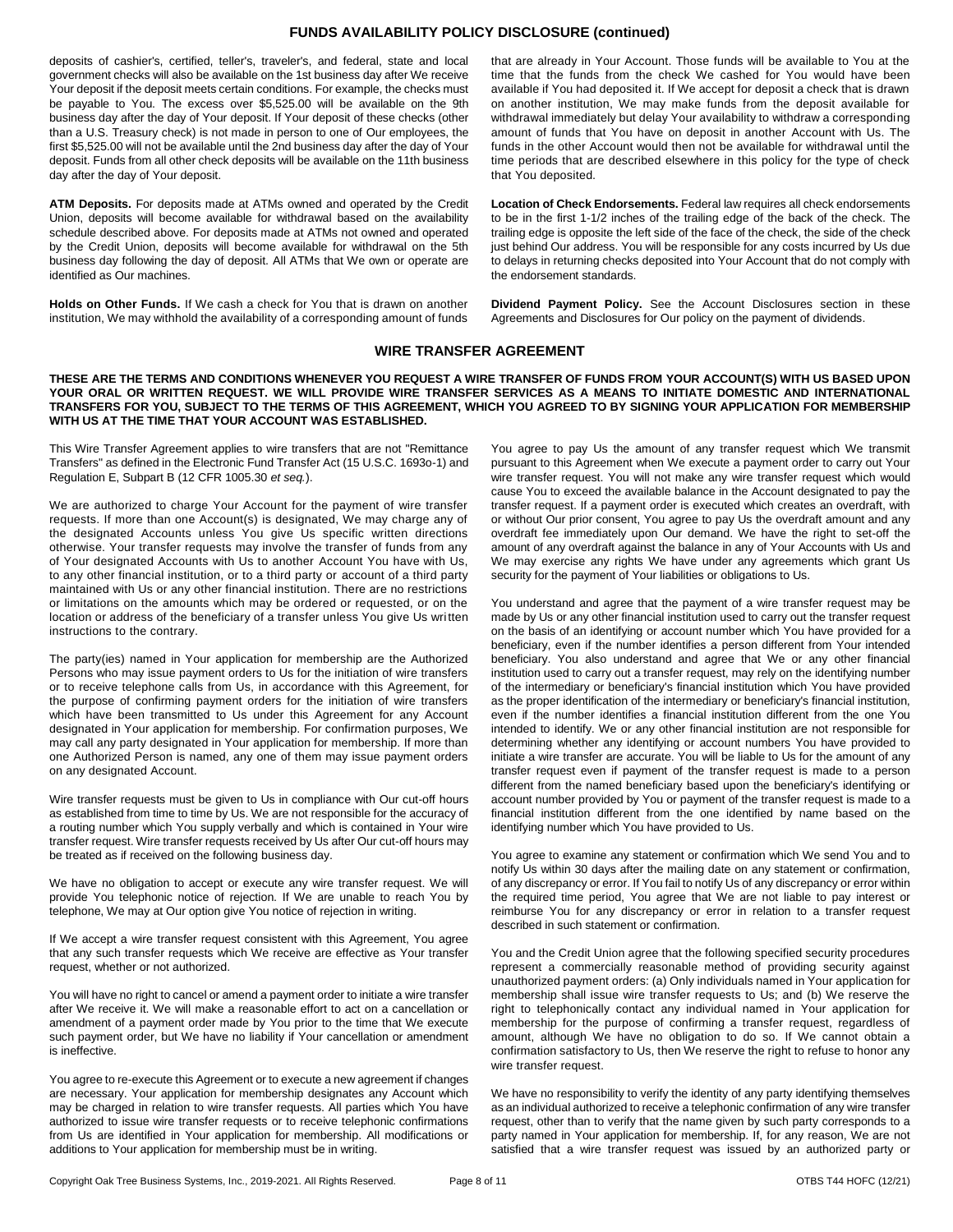## **WIRE TRANSFER AGREEMENT (continued)**

confirmed by an authorized party, We may refuse to execute the transfer request. If We do so, We shall not incur any liability of any nature. You agree to prevent disclosure, other than on a need-to-know basis, of any of the aspects of the security procedures which You have agreed to with Us. You will notify Us immediately if You believe the confidentiality of the security procedures has been compromised and You shall act to prevent the security procedures from being further compromised.

We have no liability of any nature for delays or mistakes, provided We act in good faith and with reasonable care. We are not responsible for delays or mistakes caused by other parties through whom We transmit funds whether such other parties were selected by You or Us. We are not required to make a wire transfer on the day a wire transfer request is received, unless the wire transfer request is received within a reasonable time before any cut-off hour We have established. We will generally use the funds transfer system, but We may use any means and routes that We, in Our sole discretion, consider suitable for the transmission of funds.

You agree that We have no liability and are not responsible for any delay or failure to transfer any amount specified in any wire transfer request because of rules, regulations, or policies of the Federal Reserve Board which limits, in the aggregate, the amount We can transfer from time to time during any business day, provided, however, that We will promptly notify You of any such failure or delay and will effectuate the transfer as soon as is reasonably possible.

We shall have no liability whatsoever for any special, consequential, punitive, or indirect loss or damage suffered by You in connection with services offered by Us which are subject to this Agreement, regardless of whether We know or should

have known such damages might be incurred. We have no responsibility for any attorneys' fees that You might incur.

We may terminate this Agreement at any time by giving written or oral notice to You. Unless We terminate this Agreement, the Agreement shall remain in effect until We receive written notice of termination from You and have been afforded a reasonable opportunity to act on Your termination notice. You may not assign this Agreement to any other party.

This Agreement is governed by the provisions of Regulation J, 12 CFR Part 210, Subpart B, including the Appendices, to the extent that any wire transfer request is carried out. Terms which are not defined in this Agreement shall have the same meaning as defined in the Uniform Commercial Code Article 4A. This Agreement is also subject to all applicable Operating Circulars of the Federal Reserve Bank in the district in which We are located and any other applicable provisions of federal or state law. To the extent that Regulation J does not apply to this Agreement, this Agreement shall be governed by the laws of the state in which We are chartered.

We may amend this Agreement, from time to time, by sending You a copy of any amendment at least 30 days prior to its effective date. This Agreement may also be amended by a writing signed by You and Us. No representation or statement not expressly contained in this Agreement or in any amendment shall be binding upon You or Us.

If any provision of this Agreement is prohibited by applicable law, such prohibition shall apply only to that provision and all other provisions of the Agreement shall remain in full force and effect.

## **THE REMAINDER OF THIS PAGE INTENTIONALLY LEFT BLANK**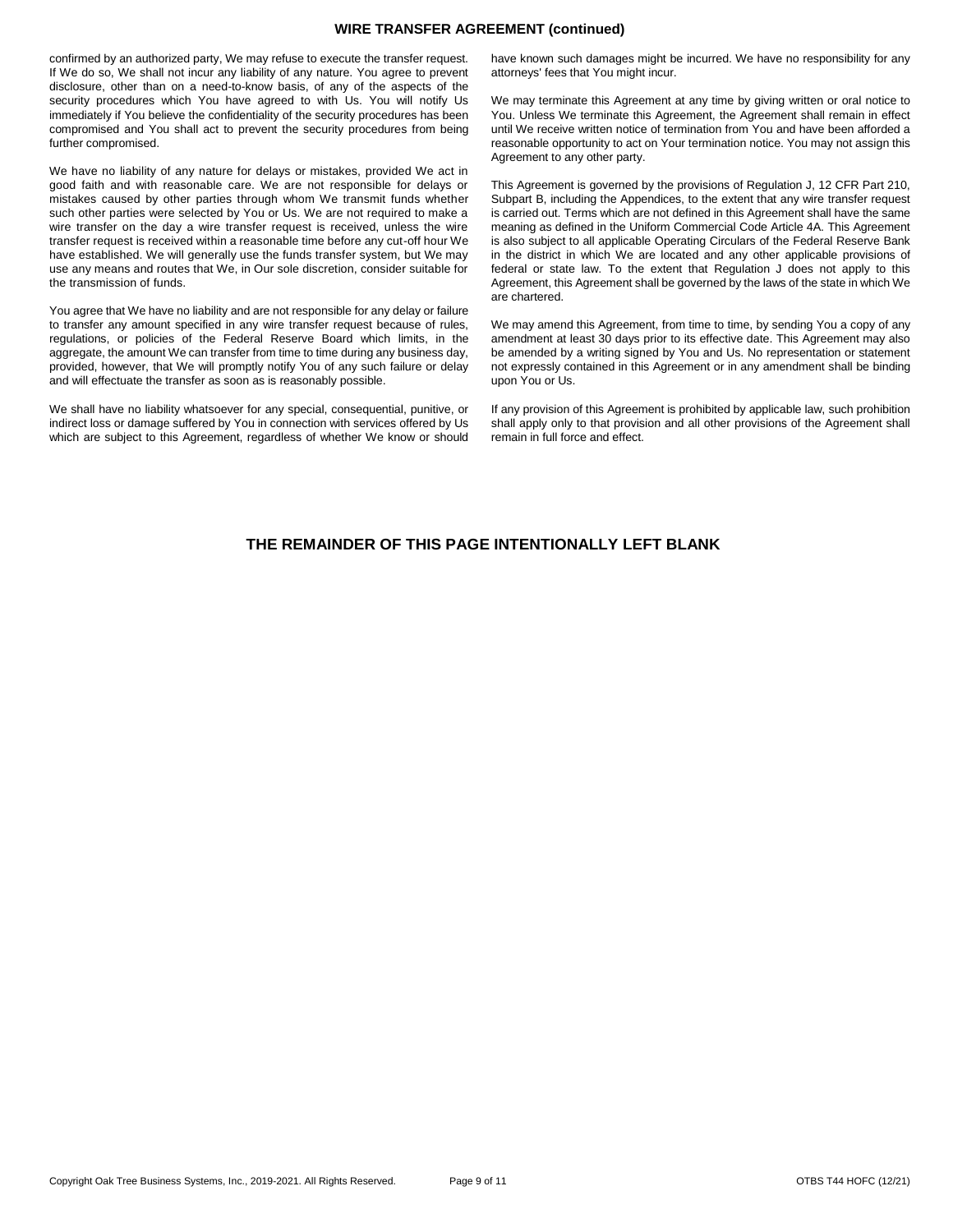# **PRIVACY POLICY**

| <b>FACTS</b>                                                                                                                                                                                | <b>WHAT DOES HENRICO FEDERAL CREDIT UNION</b><br>DO WITH YOUR PERSONAL INFORMATION?                                                                                                                                                                                                                                           |                              |                             |  |
|---------------------------------------------------------------------------------------------------------------------------------------------------------------------------------------------|-------------------------------------------------------------------------------------------------------------------------------------------------------------------------------------------------------------------------------------------------------------------------------------------------------------------------------|------------------------------|-----------------------------|--|
| Why?                                                                                                                                                                                        | Financial companies choose how they share Your personal information. Federal law gives consumers the right<br>to limit some but not all sharing. Federal law also requires Us to tell You how We collect, share, and protect<br>Your personal information. Please read this notice carefully to understand what We do.        |                              |                             |  |
| What?                                                                                                                                                                                       | The types of personal information We collect and share depend on the product or service You have with Us.<br>This information can include:                                                                                                                                                                                    |                              |                             |  |
|                                                                                                                                                                                             | Social Security number and account balances<br>$\bullet$                                                                                                                                                                                                                                                                      |                              |                             |  |
|                                                                                                                                                                                             | account transactions and transaction history<br>$\bullet$                                                                                                                                                                                                                                                                     |                              |                             |  |
|                                                                                                                                                                                             | employment information and income<br>$\bullet$                                                                                                                                                                                                                                                                                |                              |                             |  |
|                                                                                                                                                                                             | When You are no longer Our member, We continue to share Your information as described in this notice.                                                                                                                                                                                                                         |                              |                             |  |
| How?                                                                                                                                                                                        | All financial companies need to share customers' personal information to run their everyday business. In the<br>section below, We list the reasons financial companies can share their customers' personal information, the<br>reasons Henrico Federal Credit Union chooses to share, and whether You can limit this sharing. |                              |                             |  |
|                                                                                                                                                                                             | Reasons We can share Your personal information                                                                                                                                                                                                                                                                                | Does the Credit Union share? | Can You limit this sharing? |  |
| For Our everyday business purposes - such as to<br>process Your transactions, maintain Your account(s),<br>respond to court orders and legal investigations, or<br>report to credit bureaus |                                                                                                                                                                                                                                                                                                                               | <b>YES</b>                   | <b>NO</b>                   |  |
|                                                                                                                                                                                             |                                                                                                                                                                                                                                                                                                                               |                              |                             |  |
| and services to You                                                                                                                                                                         | For Our marketing purposes - to offer Our products                                                                                                                                                                                                                                                                            | <b>YES</b>                   | <b>NO</b>                   |  |
|                                                                                                                                                                                             | For joint marketing with other financial companies                                                                                                                                                                                                                                                                            | <b>YES</b>                   | <b>NO</b>                   |  |
|                                                                                                                                                                                             | For Our affiliates' everyday business purposes -<br>information about Your transactions and experiences                                                                                                                                                                                                                       | <b>NO</b>                    | <b>WE DON'T SHARE</b>       |  |
|                                                                                                                                                                                             | For Our affiliates' everyday business purposes -<br>information about Your creditworthiness                                                                                                                                                                                                                                   | <b>NO</b>                    | <b>WE DON'T SHARE</b>       |  |
|                                                                                                                                                                                             | For Our affiliates' to market to You                                                                                                                                                                                                                                                                                          | <b>NO</b>                    | <b>WE DON'T SHARE</b>       |  |
|                                                                                                                                                                                             | For non-affiliates to market to You                                                                                                                                                                                                                                                                                           | <b>NO</b>                    | <b>WE DON'T SHARE</b>       |  |